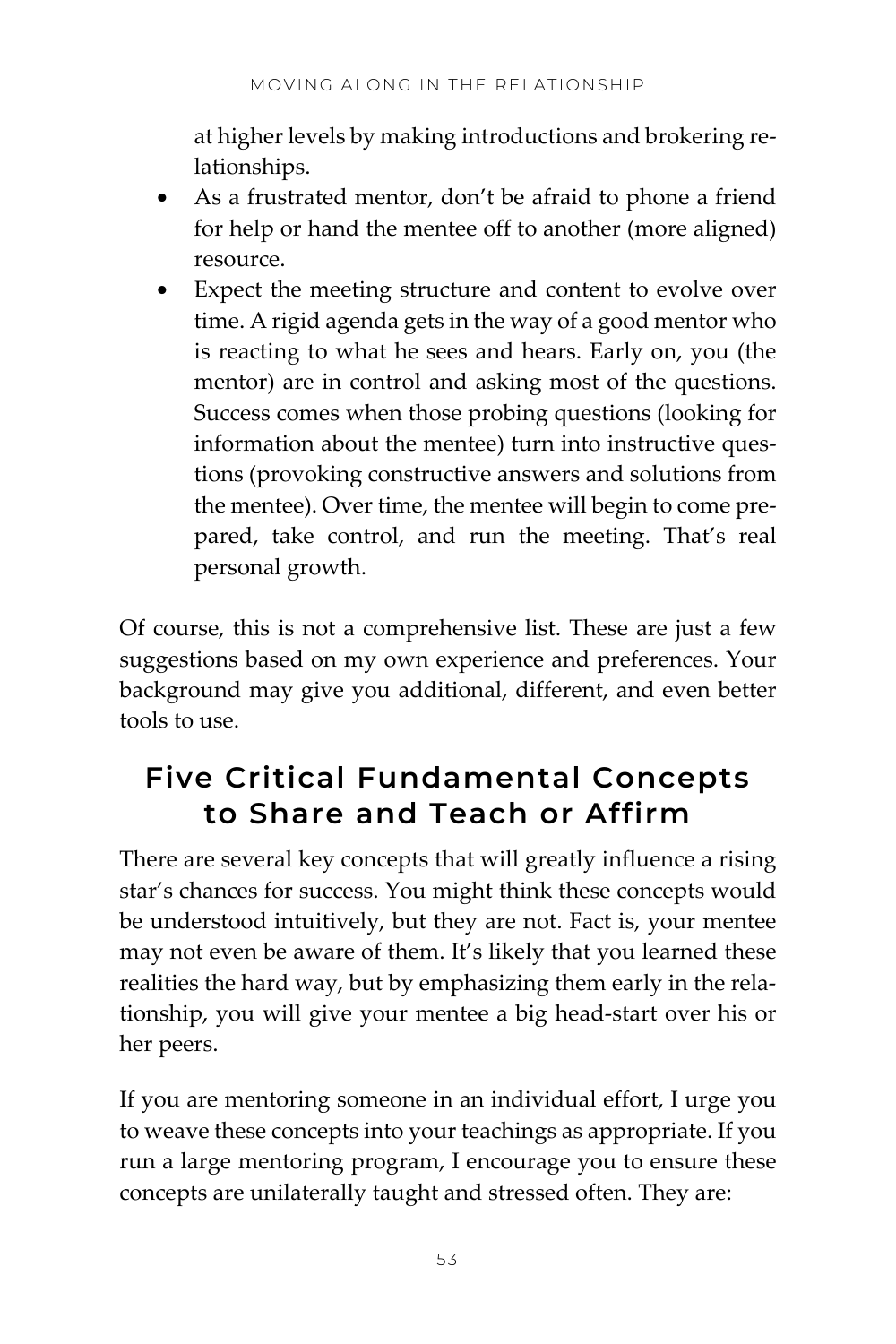- **1.** Reward follows performance.
- **2.** Choices have consequences.
- **3.** There are eight personal decisions that can control your destiny.
- **4.** The only thing constant in life is change.
- **5.** If you don't manage your time, everyone else will.

Let's address each one in more detail.

### **FUNDAMENTAL CONCEPT 1: Reward follows performance.**

In the real world, reward follows performance and never precedes it. I like to illustrate that with the story about the man who one day sat in his easy chair in front of the fireplace and said, "Give me some heat and I'll go get you some wood." He wondered why the room stayed so cold. The man did not understand that before you get heat, you must go outside, find the wood, cut it up, drag it back to the house, fill the fireplace and light a fire. If you do it all correctly, *then* you get the heat. Reward follows performance. The proverb "As ye sow, so shall ye reap" has been around for 2,000 years for a good reason…it's true.

We must add value before we can expect to see reward, and that reward seldom comes immediately. My father used to say, "The year knows much the days never see." He meant what you and I know to be true: The scales don't balance every day. It often takes weeks, months, and sometimes years for hard work to pay off. Unfortunately, the average person becomes frustrated when they can't see input and output, cause and effect, or effort and results in the same day. As important as it is to realize that reward follows performance, it is equally important to understand that it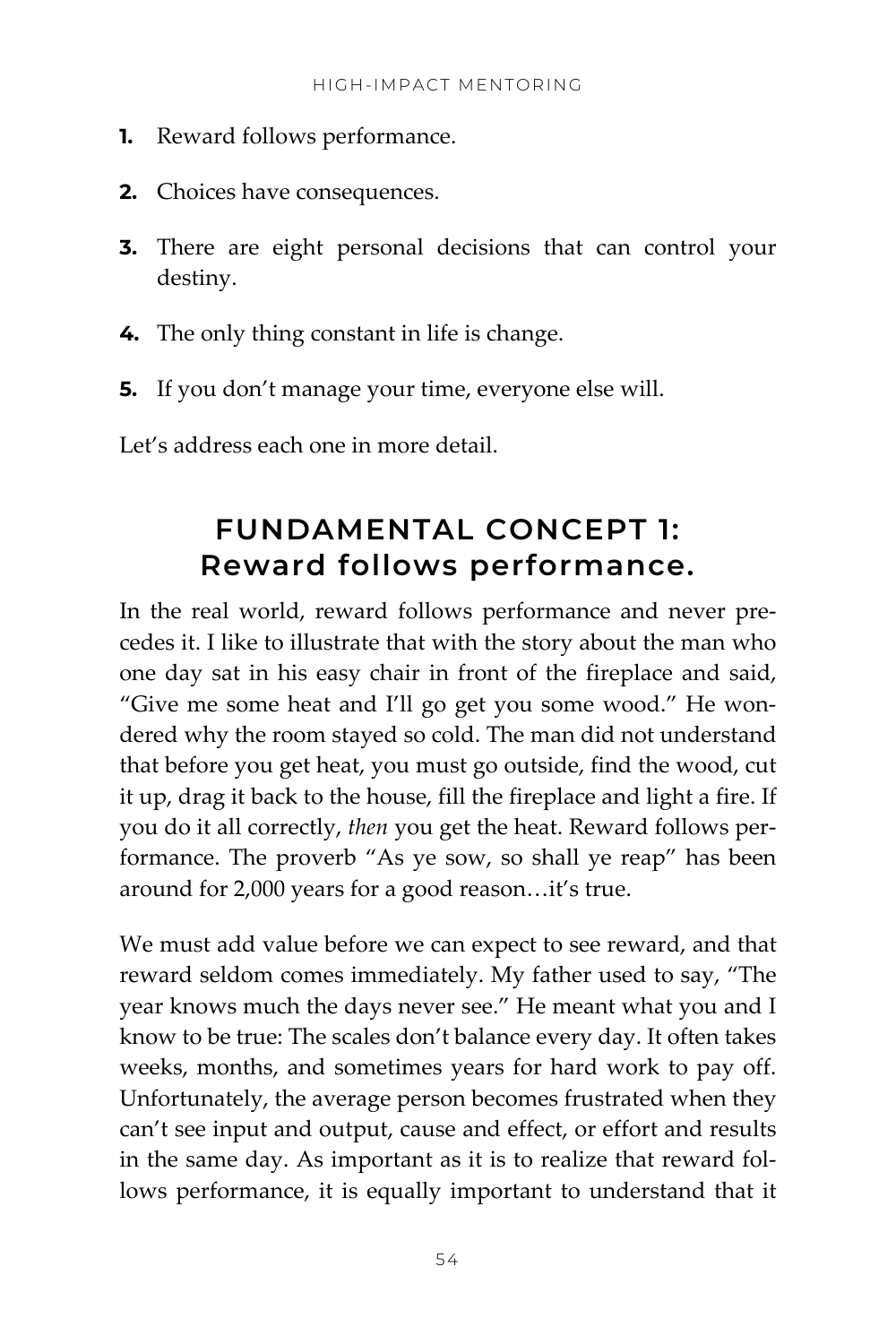rarely follows performance *immediately*. There is no timetable for reward.

Once, a rather unimpressive manager told me he was not going to do something because he was not getting paid for it. I suggested that if he never did any more than he was being paid for, he would never be paid more than he was making right now.

## **FUNDAMENTAL CONCEPT 2: Choices have consequences.**

There is a difference between what successful people do and what average people do. People who do very well in life don't leave their future to chance. They intentionally make good choices about attitude, appearance, behavior, and direction.

In *Find an Old Gorilla*, we talk about the importance of hanging around the right people. If you want to be successful, choose to spend time with successful people and pay attention to what they do, what they say, and how they act.

We also talk about the importance of honesty in word and deed. Long-term, in business and in life, you cannot be dishonest and survive, let alone thrive. Notice I said, "long-term." There are many people who have enjoyed a brief period of dishonesty and acquired "success" just before they checked into prison. In fact, honesty *is* the best policy, and your long-term success depends on it. As Abraham Lincoln famously said, "No man ever got lost on a straight road."

The truly successful person is honest with friends and business associates alike (in business, with associates both above and below them in the organizational chain). The truly successful person takes personal responsibility for all choices and decisions he or she makes.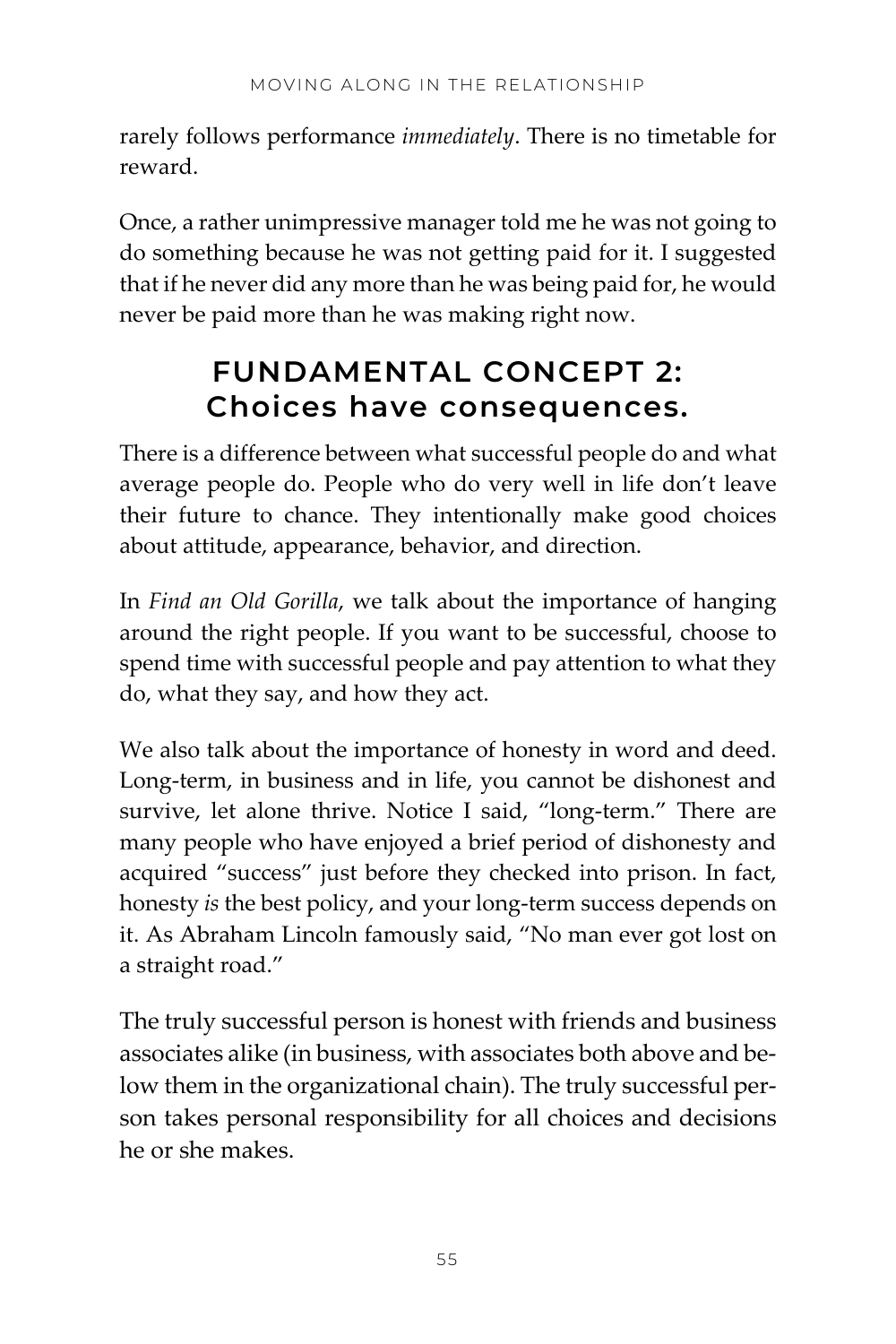#### **Personal Responsibility Payoff**

When I was an area vice president in the Southwest, Midwest and far West Waffle House markets, our real estate department had O'Fallon, Missouri, under contract as a potential location. It was a complicated deal. It involved purchase of the property, moving and selling an on-site house for cash, fill work, relocating a fence to avoid an appurtenance, and other issues. My CEO, Joe Rogers Jr., told me to approve the deal if, and only if, our net out-of-pocket dollars were "X" or less.

At crunch time, the real estate director called me from the closing for final approval to sign off on the deal. I told him I had one question: "Does the deal net out to 'X' or less?" He told me it was complicated but his back-of-theenvelope math on the pluses and minuses said yes. I told him to buy.

Unfortunately, that deal came in at a net cost of "X" plus \$15,000—not over by much, but over. On his next trip into my market, Joe got off the airplane and asked, "Why did you buy O'Fallon?" I felt the fact that the real estate guy's math was faulty was irrelevant. I was the AVP, and the final decision was mine. My answer was, "Joe, I made a mistake."

His response was that "I made a mistake" was the correct answer. He went on to say there would have been consequences if I had overridden his decision and decided on my own that the property was worth the "add-on" or if I had thought a \$15,000 overage was small and acceptable. Seeing I understood, we moved on immediately to other operational topics, and years later he made me president and chief operations officer of Waffle House.

In situations like this, it can be tempting to go straight to blame, rationalization, and victimization. But taking immediate ownership of a problem changes the trajectory of the outcome. If Joe had to convince me that I made a mistake, immediately he would start questioning my judgment. When mistakes are made, you need the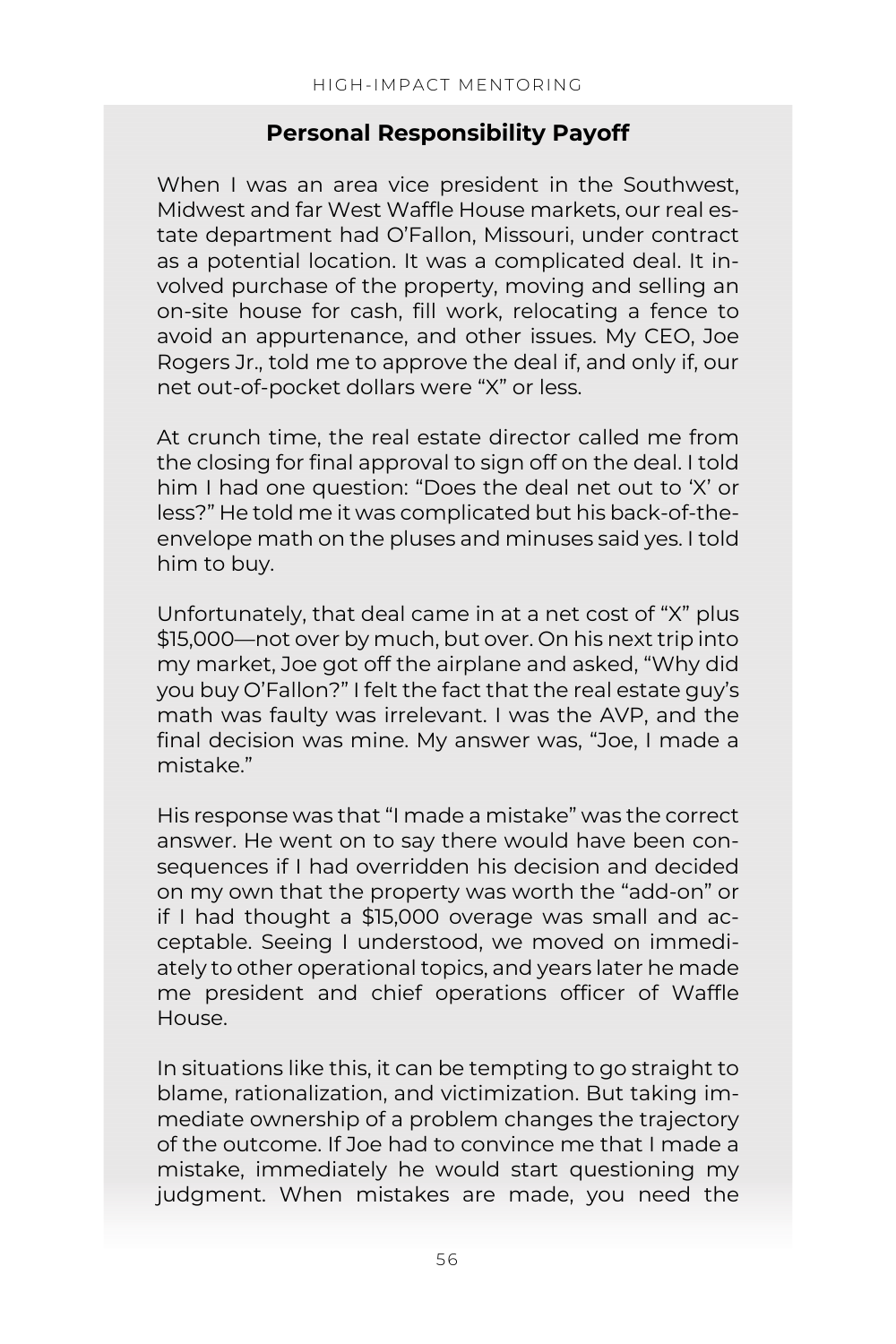energy to fix the problem, and you can't deplete yourself trying to convince people what right looks like. Plus, it damages confidence, trust, and an overall brand when lack of ownership is your first reaction.

Choosing the right direction or "path" is often difficult. Sometimes it is simply an issue of legal versus illegal. Often, we must choose between instant gratification and delayed gratification, meaning a) smooth sailing today and mediocrity tomorrow, or b) sacrifice now and payoff later.

Usually, though, the choices are about how we behave and represent ourselves to others. Most people follow the masses and reduce themselves to the *average*. To excel sometimes means abandoning the "path of least resistance" that most folks travel and deciding to take the more difficult route where traffic is lighter and rewards are (usually) greater.

Unfortunately, most people go through life trying to avoid pain. Successful people are driven by ambition, not the avoidance of pain.

Here is a "cheat sheet" for success. These are the top-ten behaviors (ten and a half, actually) that I routinely see in highly successful people. Besides sharing these with your mentee, you might ask yourself if you are doing any or all of these things.

- **1.** Successful people always take notes. They keep a pen and paper or personal device with them always. They don't try to remember thoughts and facts. They write them down. Moreover, they all seem to keep a file of the best ideas (thought of or heard) and the great articles they have read that seem to resonate the most
- **2.** They hang around the right people. They associate with people who have things they aspire to have, who do things they aspire to do, and who hold positions they aspire to hold. Successful people hang around these folks and listen. \*(Number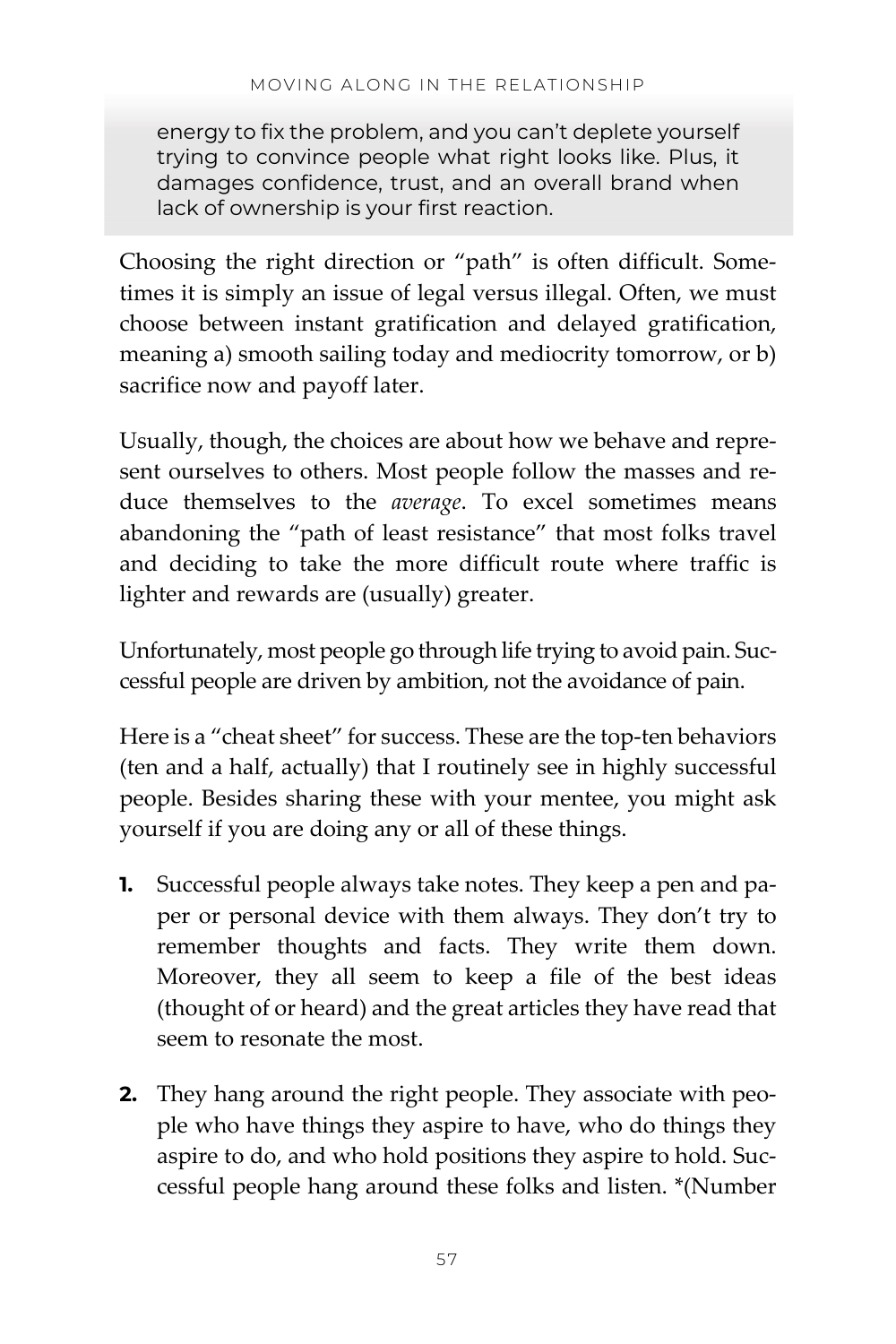2.5 is, while hanging around the right people, they find a mentor who is interested in their success and helps to guide them through the social, political, and cultural aspects of life and business.)

- **3.** They are honest. They know the alternative never works longterm.
- **4.** Successful people keep a great attitude, always. No matter what. This is the most impactful of the "Eight Great Social Tells."
- **5.** They get up earlier than their friends. In the business space, they get up earlier than the competition.
- **6.** They know how and when to say "yes" and how and when to say "no."
- **7.** Successful people are constantly nourishing their minds, their bodies, and their soul/spirit. For example, successful leaders read. If you do not read, you will pay a price for that, over time. Also know there are many books that are not meant to be read only once. They also eat good food and pray or meditate. They are grateful for what they have and lead a life of reciprocation, always ready to give back.
- **8.** A successful person knows how to manage their time. They have goals and take action when other people procrastinate or get bogged down by distractions
- **9.** Successful people give away all the credit and take all the blame. Period.
- **10.** The most successful people I know are philanthropic. They are constantly helping others. They give away things of value and they do it all anonymously. They don't talk about it.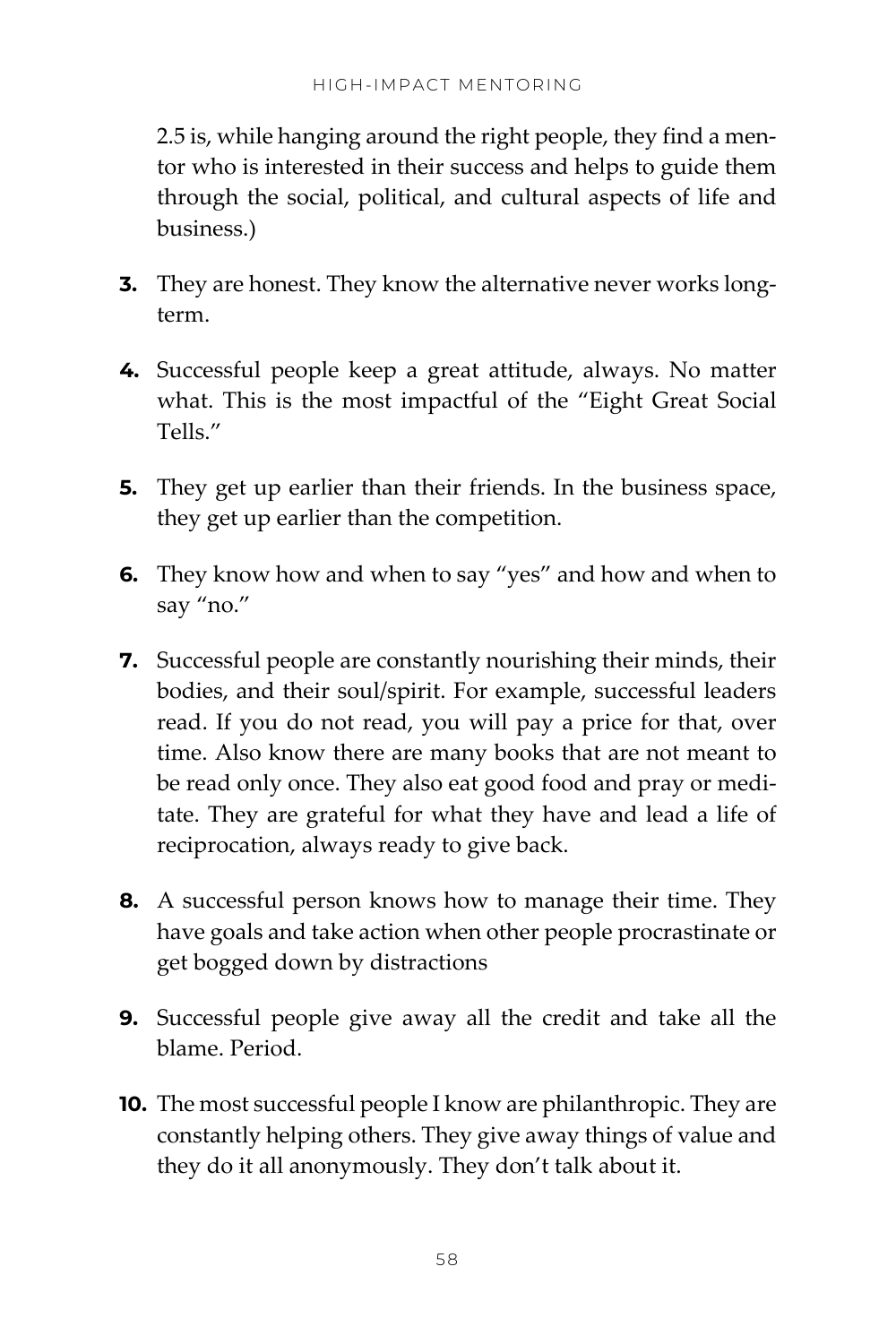#### **Give It Away…Anonymously**

I know a family who, on the first freezing day of every winter, calls all the elementary schools in the community and asks one question: "Who are the children who came to school today with no coats?" Think about it. If it is 32 degrees outside and a child comes to school with no coat, there is only one reason: The child doesn't have a coat.

So, this family gets these children's genders and sizes. They go to stores like Walmart, Old Navy, and Burlington, and they buy some warm jackets. They take them home and pin a child's information in each jacket. They put these coats into black plastic lawn bags, and the next day they take them to the school. Without giving their names, the family leaves the coats at the front desk and asks that they be given to the principal. Then they leave.

Knowing what they've done for those children and not seeking credit for their kindness—keeping the secret of this gift in their hearts—can you imagine what kind of positive power follows them all that day? And, if these anonymous acts of selfless kindness are frequent, can you imagine the positive power their giving brings to their lives?

### **FUNDAMENTAL CONCEPT 3: There are eight personal decisions that can control your destiny.**

A *successful* life is about making good decisions. Being human, we won't make them all correctly, but if we are thoughtful in our choices, we will get most of them right, especially the really big ones that count heavily. In my book *Find an Old Gorilla*, I discuss the eight most impactful personal decisions that ultimately control where you (and your children) end up in life. The choices to be made regarding those decisions are so important that I believe they are worth repeating here.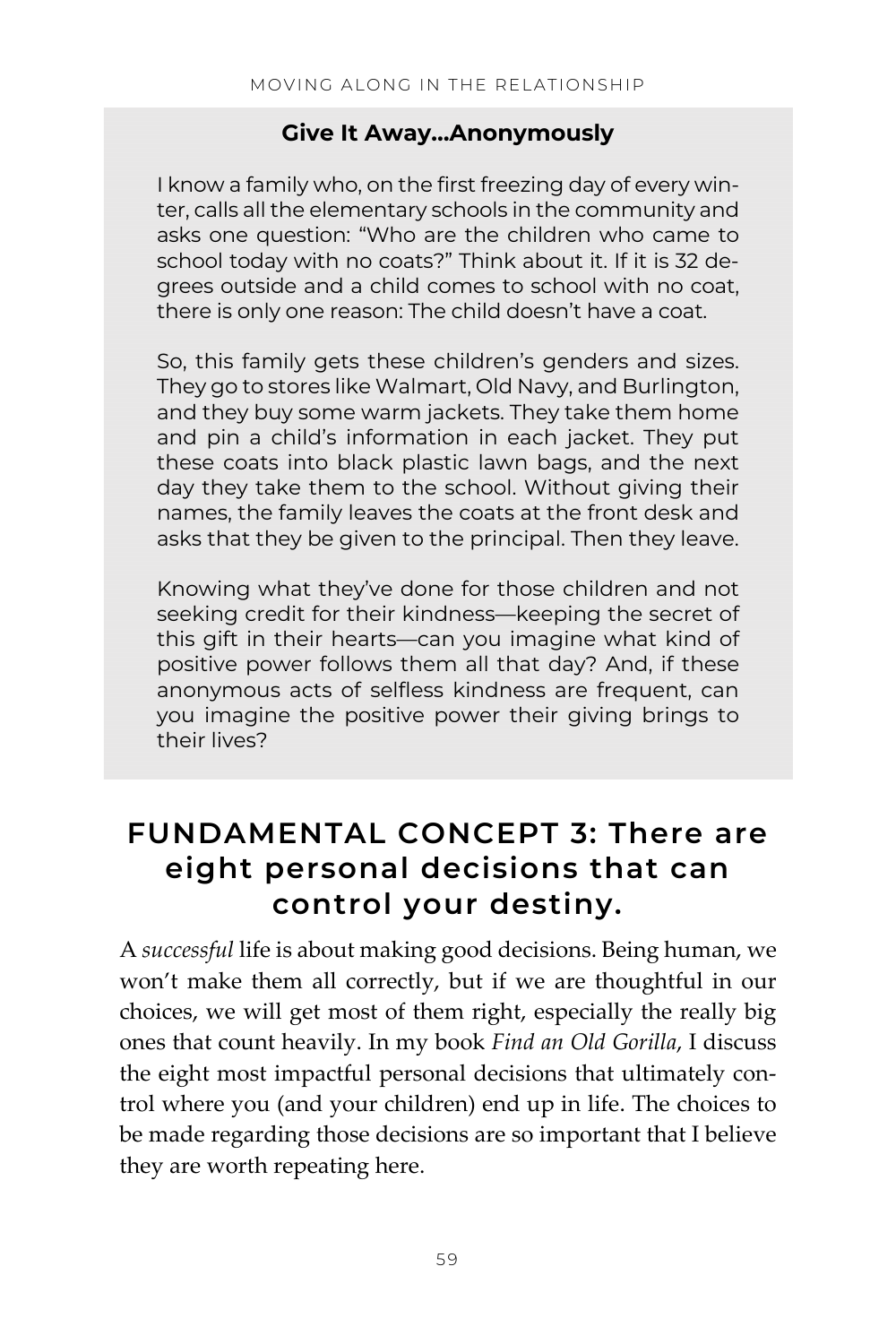Whether mentee or mentor, treat these eight life-directing decisions with greater respect and you will enjoy better long-term consequences:

- **1. What you (or your children) do in high school, and most importantly, after each school day is finished.** (Structure counts at this age.) Do you play sports, participate in band or drama, or join clubs? Or, do you hang out at the mall with friends? If you do just hang out with friends, at least hang out with friends with ambition. This is where we get in the habit of enriching and challenging ourselves—or not.
- **2. If and where you go to college or trade school.** A four-year college degree certainly is not an imperative, but successfully productive people do need some type of post-high-school training. And it's not just about what you study. It's also about the contacts you make that will serve you later in life, often as future business relationships.
- **3. Where you go to work.** The field you're in and the company you choose really matter. Essential industries and growing companies set a much better stage for the future.
- **4. If and who you marry.** Is your partner your social equal? Does your partner have people skills? Share your ambition? Balance your strengths and weaknesses? Lifetime relationships are built upon mutual respect, shared interests, and teamwork in achievement.
- **5.** Where you live. The city, state, and neighborhood you live in will impact your future, not only regarding who you meet and the opportunities that present themselves, but also how your children grow up. It bears mentioning here that as virtual work becomes more and more common, people have a lot more leeway in choosing where they live. It's not always necessary to work in the same city where your company is located.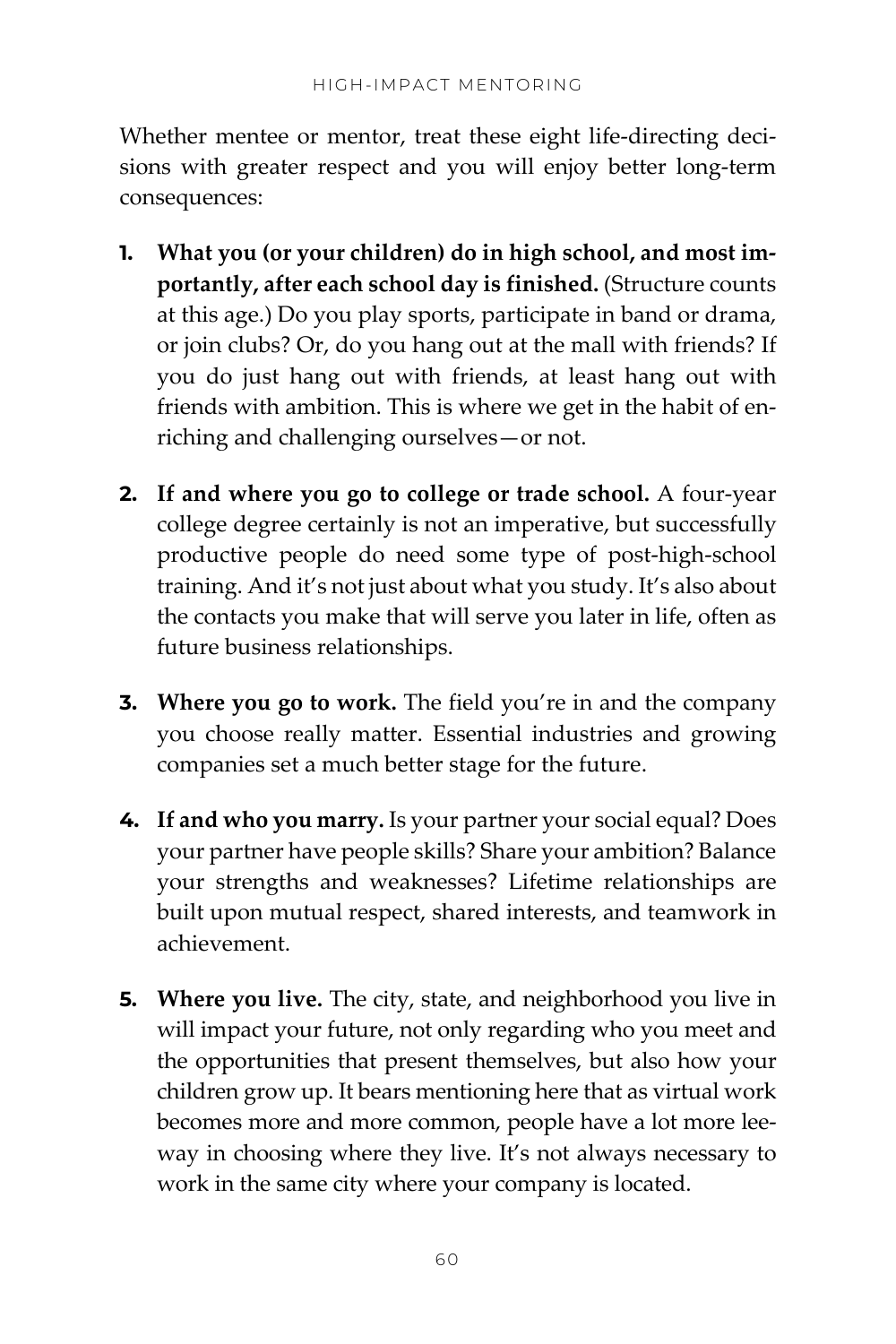- **6. Children or no children.** It's just a decision and neither is "better" than the other. You have more time early on (and quite possibly more money in the long run) if you choose no kids. But being child-free also means no grandchildren and no continuing family. There are benefits and drawbacks to every decision.
- **7. Whether or not you save money.** How do you handle your finances in general? Do you have a plan? A budget? Or do you wing it?
- **8. How you relate to the world spiritually.** Do you do so through organized religion? Personal spirituality? Or none?

Each of these decisions will send you (and/or your children) down a very specific path. Think about them all very carefully.

# **FUNDAMENTAL CONCEPT 4: The only thing constant in life is change.**

Change is all around us. As a matter of fact, it's about the only surety in life you can count on. Change will occur…by you, to you, and around you.

My friend Quint Studer is fond of saying, "We need to change the way we think about change." Quint is absolutely correct, and the first step in that process is to simply start thinking about the concept of change—what it is and how it works. The more you understand something the better equipped you are to deal with it. Since your mentee will spend a lifetime wrestling with change, it's a good concept for you to explore with him or her.

There are two kinds of change: initiated and inherited.

Initiated change is the change you start and you control, whether in business or in your personal life. There are always seven steps to initiated change: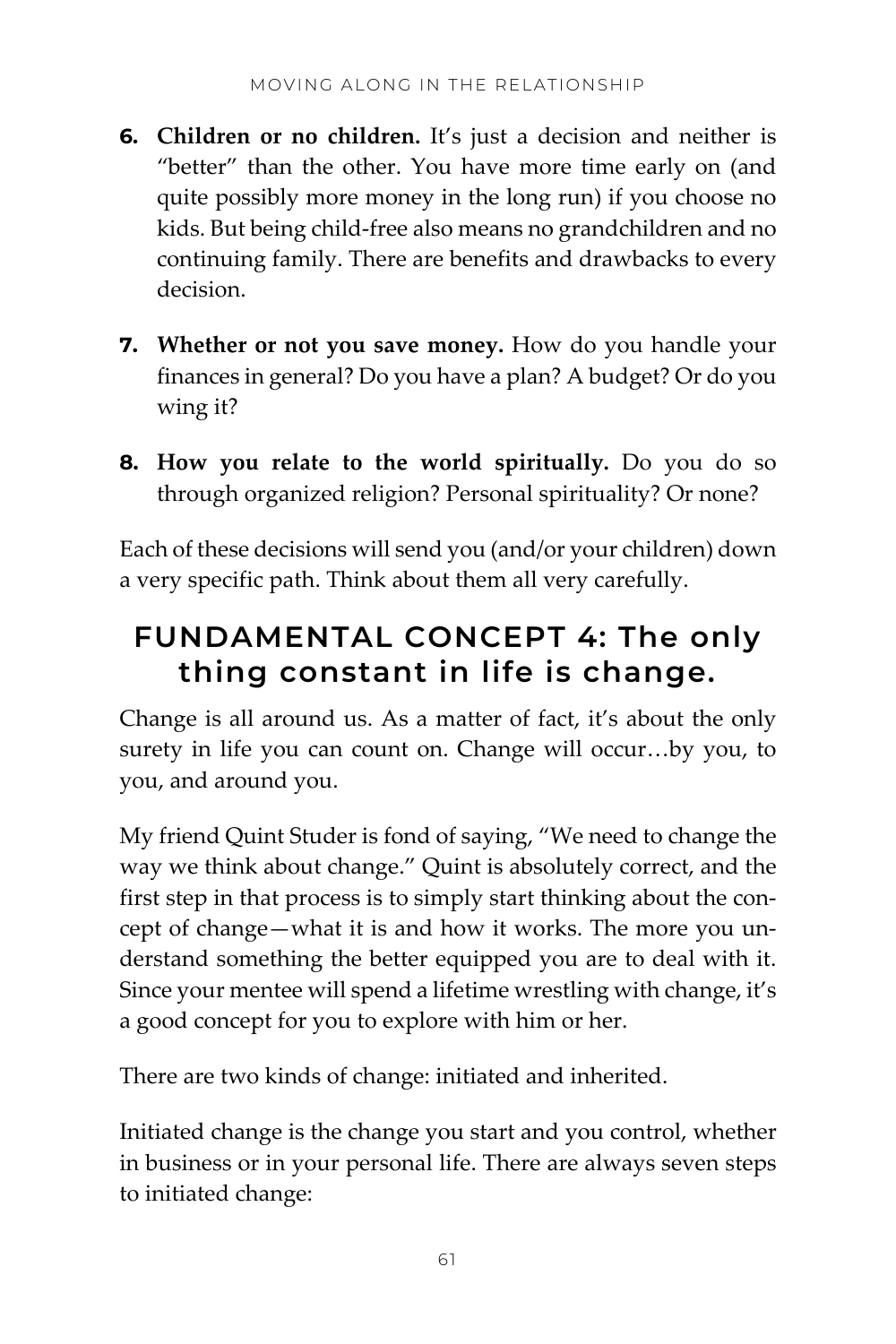- **1.** Denial that a change needs to be made. (Interestingly, the largest state in the nation is not Texas, Alaska, or California. It's the state of Denial. Everyone lives in it at one time or another.)
- **2.** Realization and acceptance that a change needs to be made.
- **3.** Attempt to make the change.
- **4.** Failure to make the change. (We all go through it.)
- **5.** Frustration upon returning to the previous behavior or procedure and either wanting or expecting a different result. (It has been said that doing the same thing and expecting a different result is the height of insanity.)
- **6.** Refocus, reengage, reattempt.
- **7.** Successful change. You can always get to #7, successful change, if you don't get hung up on #4. Now that you know failure is out there and it's a normal part of the process, you can deal with it successfully.

Inherited change is the change you did not start and do not control. It could be in the workplace or in your personal space, but inherited change is all around you and is a part of life. You may like the change or you may not like it, but you definitely do have to deal with it in some way.

It has been said that in the face of inherited change, we can respond in only one of four ways:

- **1.** Mope
- **2.** Hope
- **3.** Dope
- **4.** Cope

**Mope:** You can always throw a pity party and wring your hands, but the "woe-is-me" attitude won't fix anything and will simply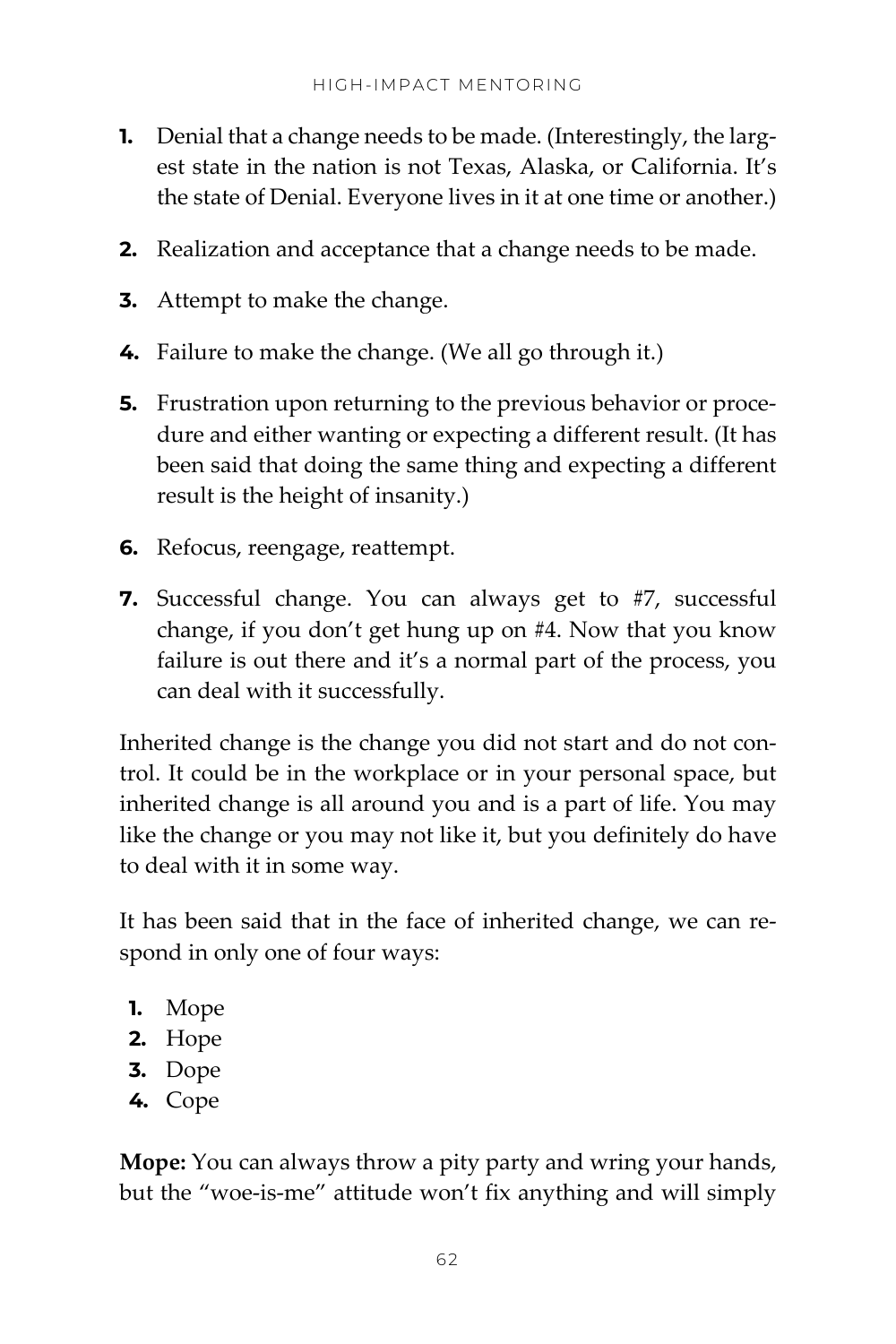alienate everyone around you (except the other pitiful people who aren't getting anywhere, either).

**Hope:** You can hope it will get better, change back, go away, etc., but hope alone is not enough. Prayer works but it works best when we work hard, right alongside it.

**Dope:** You can "dope" about it, stick your head in the sand, and pretend it's not there. (We call this "ostrich management.")

**Cope:** You can deal with it. The first step in coping with inherited change you don't care for is to honestly ask yourself, *Is this change actually hurting me or am I just annoyed by it?* There is a big difference between pain and discomfort. There is a big difference between inconvenience and injury. It's important to know how you are really being affected because this will influence your coping strategy.

Some people think running away from inherited change you don't like is the same as coping. The reality is that a quick decision to escape may actually bring about a much bigger adverse change. Be very careful with life's four most stressful change events: #1 loss of a loved one, #2 changing relationships, #3 changing jobs, #4 changing residences. It's never a good idea to tackle more than one of these four life changes in the same year.

In the business space, a good CEO or mentor will stress the reality that while the grass always looks greener on the other side of the fence, everyone's grass has dirt on the bottom. You just have to be close enough to see it. This is something to think about before you jump the fence.

Another fact to consider when contemplating a job change (and this one is counter-intuitive) is that change saps momentum. It takes a year or so to assimilate and be assimilated into a new corporate culture. How much ground could have been gained at the former job in that amount of time?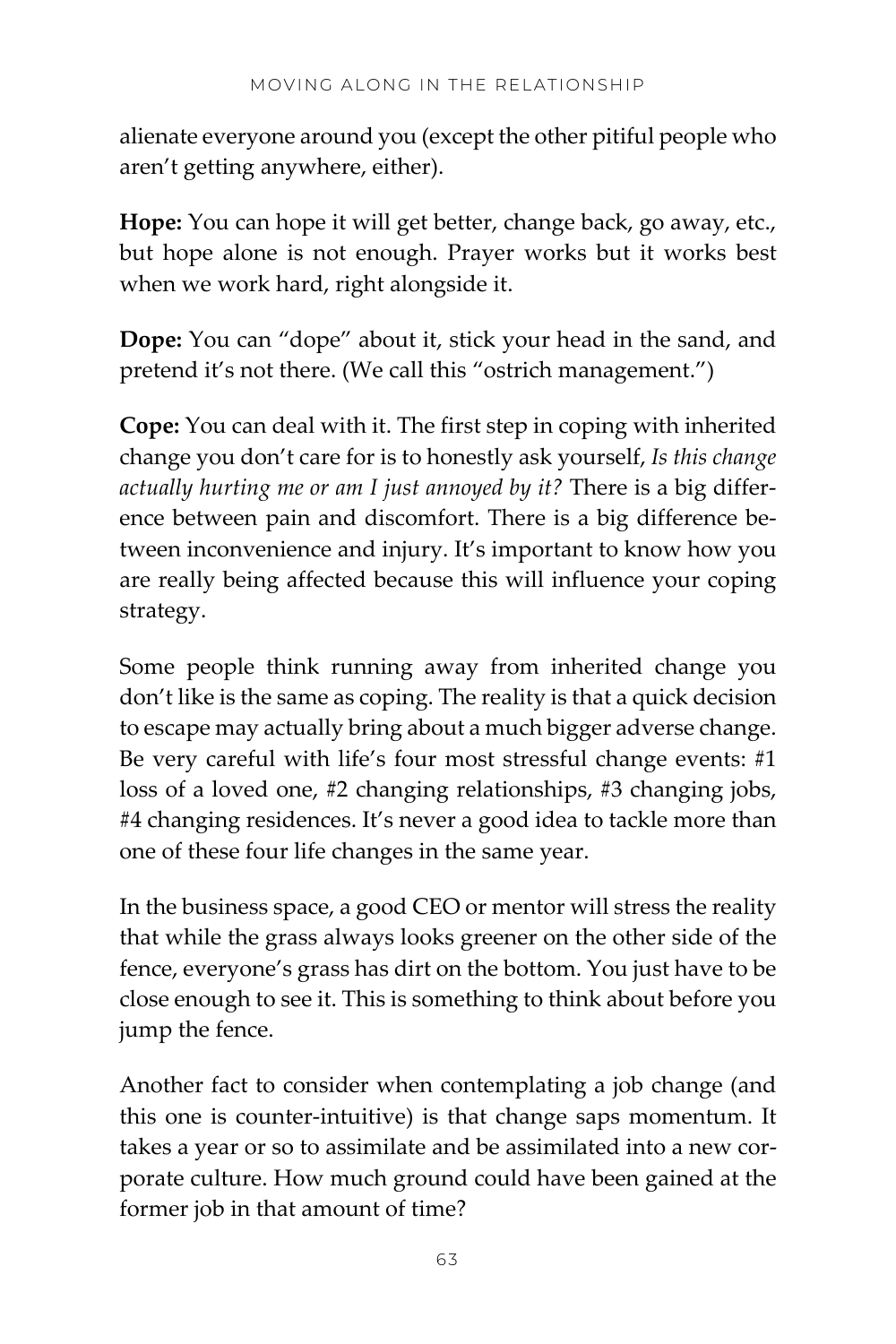# **FUNDAMENTAL CONCEPT 5: If you don't manage your time, everyone else will.**

We all get the same amount of time: 24 hours in a day, seven days a week, 365 days a year. Successful people don't get more time; they have just learned how to effectively manage the time they are given.

Here is a good way to present the three skills your mentee must learn and apply in order to effectively manage his or her time:

**1. Know where you want to go…** This is called goal-setting, and these goals must be physically recorded somewhere (on a piece of paper or a personal device) so you can look at them every day and routinely evaluate your progress. Goals are the achievements and assets you chase in life and business. Goals focus you, ground you, and define your purpose in life. Zig Ziglar, in his many video presentations, accurately points out that without goals, you are a "wandering generality." He says that goals turn you into a "meaningful specific." If you want to accomplish or attain something, make it a goal. You cannot achieve goals you have not set.

Note: It is important to understand that your mentee may not really know how to set goals. You may need to have a fundamental discussion about how to determine what is really important, what he or she really wants in life or business, and how to organize personal thoughts and actions around the achievement of those things.

**2. …Then develop an action plan.** Once you know where you want to go, remember that nothing happens until there is an action plan in the execution phase. A good action plan considers what resources are needed, how to manage them, and how to measure the progress through constant follow-up. Consider your goals, marshal your resources, and set deadlines for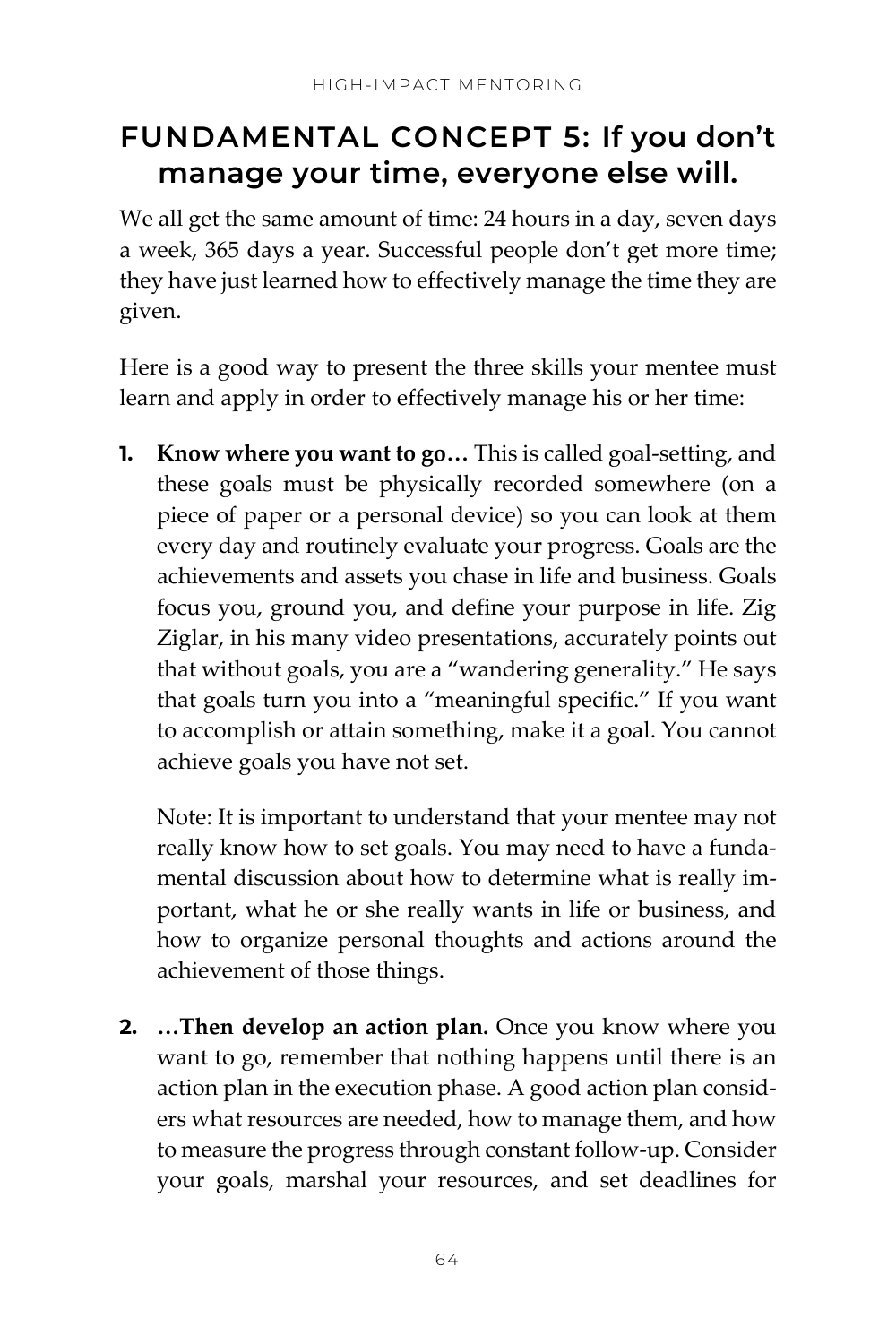yourself and others. Instructions without deadlines are simply suggestions. Written instructions with deadlines that create a sense of urgency will keep action plans on track through a successful finish.

**3. Learn to avoid distractions.** There are hundreds of distractions in life every day. So many young people (and, frankly, older ones too) are addicted to screens/social media today, and it certainly seems to affect their ability to be proactive, effective, and efficient. The challenge is to press through these and other distractions and stay on course.

As an example, I like to share the Biblical story of the seed sower who is casting his seeds one morning when he notices a few birds several rows back pecking at some of the seeds on the ground. At that moment in his life, the seed sower has one very important decision to make: Does he want to be a seed sower or a bird chaser? As it turns out, the seed sower is smart. He knows some of the seeds he casts will find barren ground and will not grow. He knows the wind will blow some seeds up onto rocks, and a few will be eaten by the birds. He also knows that 100 percent of the seeds left in that sack at the end of the day will not grow. So, he avoids the distraction of the birds and continues to sow the seeds that grow the crops his village needs for survival.

Better to be a seed sower than a bird chaser. Better to set the course and avoid distractions. You cannot major in minor affairs in life or business and hope to be successful.

These three tips aren't just for business. They are incredibly valuable for your personal life as well. As an emerging leader in the Waffle House system, I faced the same problem that confronts rising high achievers everywhere: There aren't enough hours in the day or days in the week. My wife, Kathy, was patient (as she always has been), but my five-year-old daughter was getting pushed aside by an ever-growing schedule of business